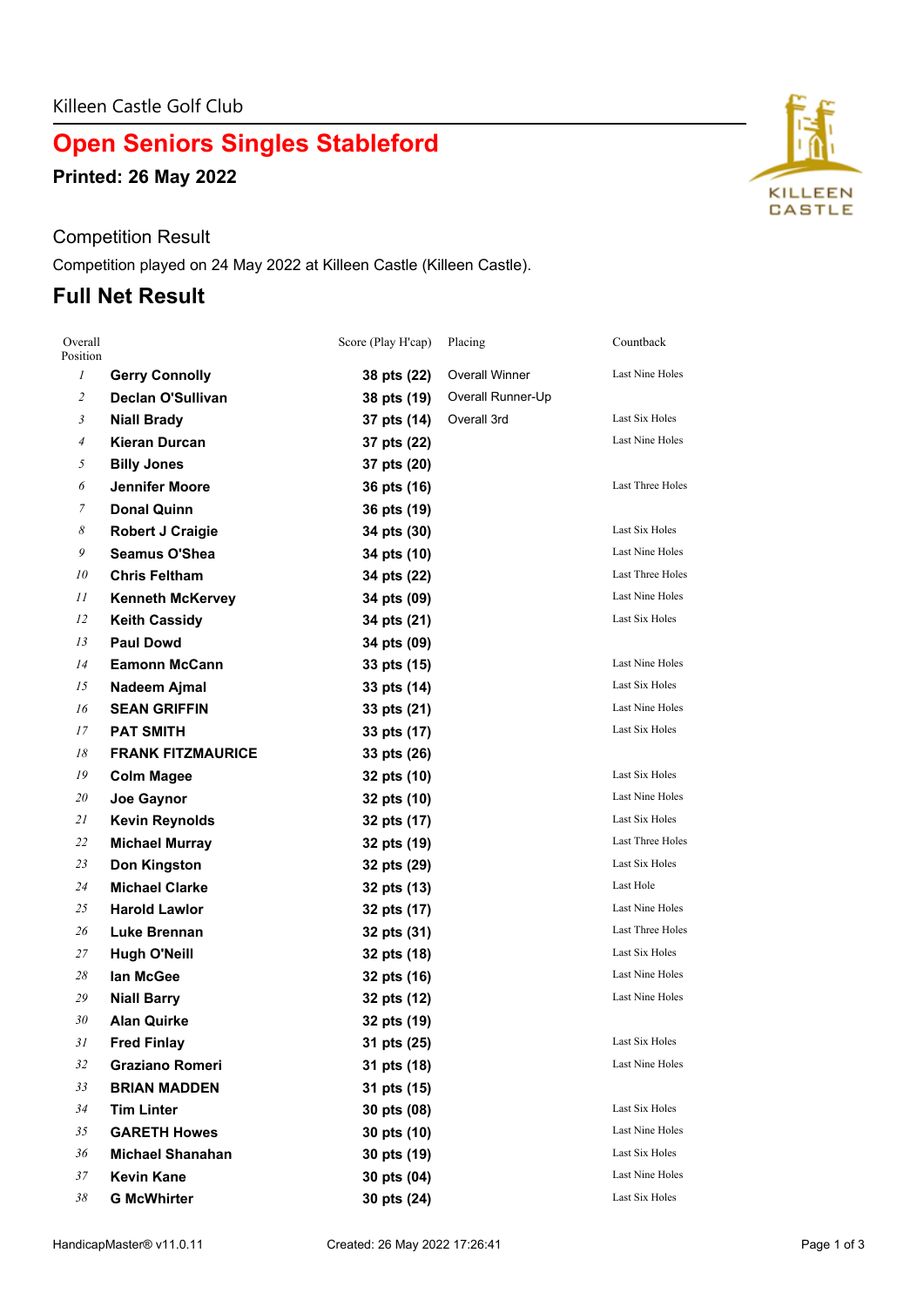| 39 | <b>Dominic Nangle</b>    | 30 pts (30) | Last Nine Holes        |
|----|--------------------------|-------------|------------------------|
| 40 | Sean McKiernan           | 30 pts (14) | Last Six Holes         |
| 41 | Oonagh Clarke            | 30 pts (22) | Last Six Holes         |
| 42 | <b>Paul Fitzsimons</b>   | 30 pts (17) | Last Nine Holes        |
| 43 | Paul McKenna             | 30 pts (14) | Last Nine Holes        |
| 44 | <b>David Spain</b>       | 30 pts (19) |                        |
| 45 | <b>Brian Dillon</b>      | 29 pts (15) | Last Six Holes         |
| 46 | <b>Eugene Doyle</b>      | 29 pts (15) | Last Six Holes         |
| 47 | <b>Vincent F Kelly</b>   | 29 pts (11) | Last Nine Holes        |
| 48 | <b>Trevor Mulholland</b> | 29 pts (15) |                        |
| 49 | <b>Aidan Scully</b>      | 28 pts (25) | Last Nine Holes        |
| 50 | I Thompson               | 28 pts (29) | Last Nine Holes        |
| 51 | <b>Sean Duffy</b>        | 28 pts (15) | Last Hole              |
| 52 | <b>James Gracey</b>      | 28 pts (10) | Last Six Holes         |
| 53 | <b>Chris Madill</b>      | 28 pts (22) | Last Nine Holes        |
| 54 | <b>Declan Farrell</b>    | 28 pts (22) | <b>Last Nine Holes</b> |
| 55 | <b>James Moore</b>       | 28 pts (19) | Last Three Holes       |
| 56 | Peter Callaghan          | 28 pts (21) | Last Nine Holes        |
| 57 | <b>Lorcan Birthistle</b> | 28 pts (17) |                        |
| 58 | <b>John Clayton</b>      | 27 pts (22) | <b>Last Nine Holes</b> |
| 59 | <b>Kevin Gallagher</b>   | 27 pts (17) | Last Six Holes         |
| 60 | STEPHEN O'REILLY         | 27 pts (31) | Last Nine Holes        |
| 61 | <b>Dermot McCabe</b>     | 27 pts (14) | Last Nine Holes        |
| 62 | <b>Neil Kelly</b>        | 27 pts (12) | Last Nine Holes        |
| 63 | <b>Donal Simmons</b>     | 27 pts (19) |                        |
| 64 | lan McLoughlin           | 26 pts (23) |                        |
| 65 | John Bolger              | 25 pts (14) | <b>Last Nine Holes</b> |
| 66 | <b>Denis Scanlon Jnr</b> | 25 pts (18) | Last Hole              |
| 67 | NICHOLAS WRAFTER         | 25 pts (16) | Last Nine Holes        |
| 68 | Jacinta Deane            | 25 pts (20) | Last Nine Holes        |
| 69 | Alan S Guildea           | 25 pts (15) | Last Six Holes         |
| 70 | <b>Eugene Doran</b>      | 25 pts (16) | Last Three Holes       |
| 71 | <b>Fergal O'Connor</b>   | 25 pts (42) | Last Six Holes         |
| 72 | <b>STEPHEN WILSON</b>    | 25 pts (19) | Last Nine Holes        |
| 73 | lan Byrne                | 25 pts (32) |                        |
| 74 | <b>John Hughes</b>       | 24 pts (20) | <b>Last Nine Holes</b> |
| 75 | <b>MARK LAWLOR</b>       | 24 pts (16) | Last Nine Holes        |
| 76 | <b>B O'Toole</b>         | 24 pts (32) | Last Nine Holes        |
| 77 | <b>Mervyn Perry</b>      | 24 pts (06) |                        |
| 78 | <b>Liam Donnelly</b>     | 23 pts (15) | Last Nine Holes        |
| 79 | <b>John Phillips</b>     | 23 pts (24) | Last Nine Holes        |
| 80 | Giovanni Pezzillo        | 23 pts (11) |                        |
| 81 | <b>ADRIAN MACAULEY</b>   | 22 pts (19) | Last Nine Holes        |
| 82 | <b>CIARAN KENNEDY</b>    | 22 pts (14) |                        |
| 83 | <b>Philip Cassin</b>     | 21 pts (15) | Last Nine Holes        |
| 84 | <b>DONALD McGEE</b>      | 21 pts (21) |                        |
| 85 | <b>Tony Fitzpatrick</b>  | 20 pts (14) |                        |
| 86 | <b>Marcus Thompson</b>   | 19 pts (25) | Last Six Holes         |
| 87 | Noel McNamara            | 19 pts (20) |                        |
| 88 | <b>John Fitzsimons</b>   | 18 pts (09) |                        |
|    |                          |             |                        |

**Last Nine Holes**  $Last Nine Holes$